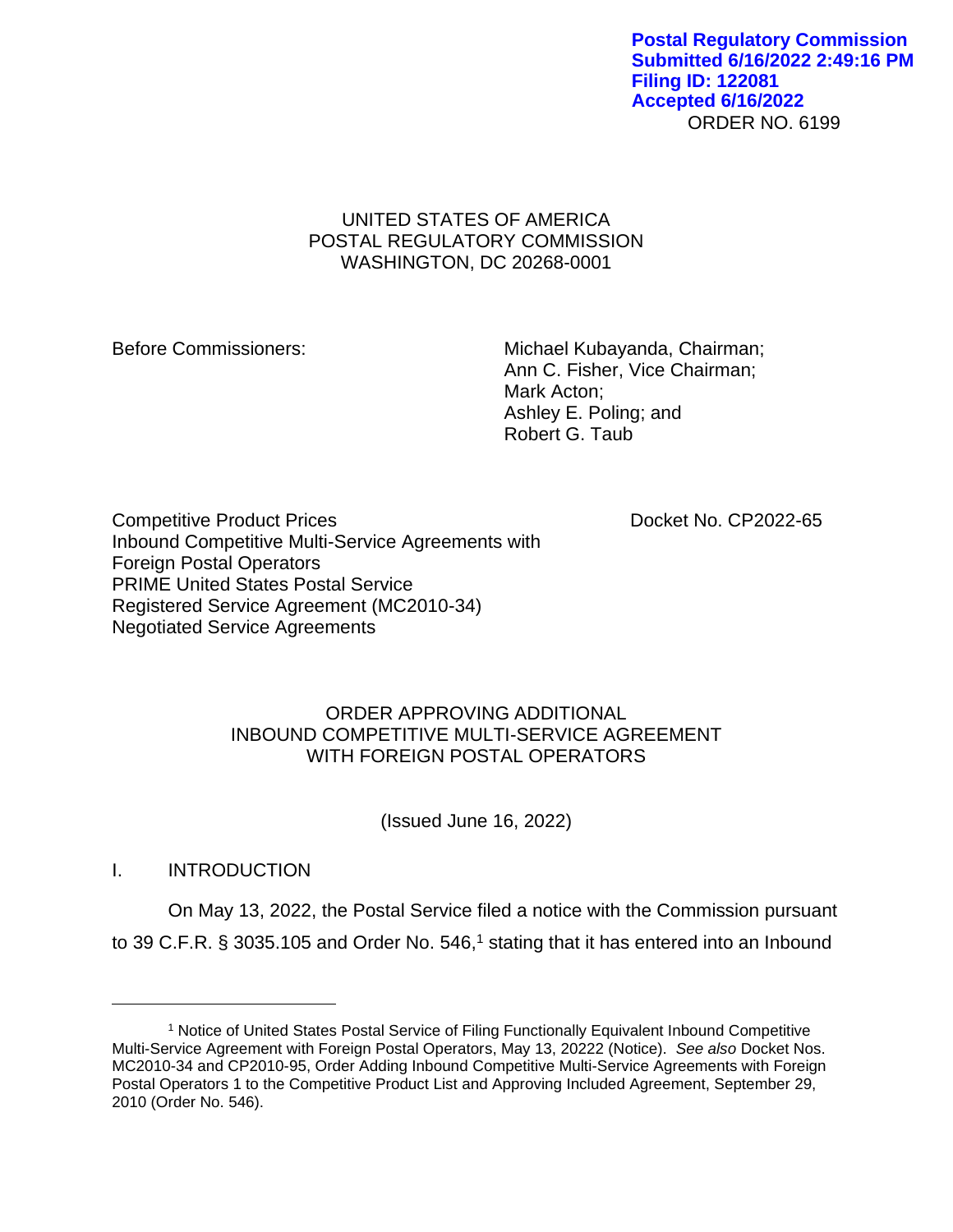Competitive Multi-Service Agreement with Foreign Postal Operators (FPOs). The Notice concerns the inbound competitive portions of the PRIME United States Postal Service Registered Service Agreement, referred to as the "PRIME-USPS Registered Agreement." Notice at 1. The Postal Service seeks to include the PRIME-USPS Registered Agreement within the Inbound Competitive Multi-Service Agreements with Foreign Postal Operators 1 product. *Id.*

For the reasons discussed below, the Commission approves the addition of the PRIME-USPS Registered Agreement to the Inbound Competitive Multi-Service Agreements with Foreign Postal Operators 1 product.

### II. BACKGROUND

On May 13, 2022, in accordance with 39 C.F.R. § 3035.105 and Order No. 546, the Postal Service filed its Notice, along with supporting documents. *See id.* at 5. The Postal Service notes that the PRIME-USPS Registered Agreement does not affect any other PRIME agreements, including the existing agreement concerning registered mail. *Id.* at 6. The Postal Service explains that the PRIME-USPS Registered Agreement is designed to address particular circumstances of certain FPOs that do not want to sign other multilateral agreements. *Id.* In the Notice, the Postal Service asserts that the PRIME-USPS Registered Agreement is functionally equivalent to the baseline agreement for the Inbound Competitive Multi-Service Agreements with Foreign Postal Operators 1 product and requests that the agreement be added to the existing Inbound Competitive Multi-Service Agreements with Foreign Postal Operators 1 product. *Id.* at 3. Among the supporting documents, the Postal Service included a copy of the Governors' Decision authorizing the Inbound Competitive Multi-Service Agreements with Foreign Postal Operators 1 product, the PRIME-USPS Registered Agreement, a certification of compliance with 39 U.S.C. § 3633(a), and financial workpapers. *Id.* at 5. In addition, the Postal Service submitted an application for non-public treatment of materials requesting that redacted portions of the PRIME-USPS Registered Agreement,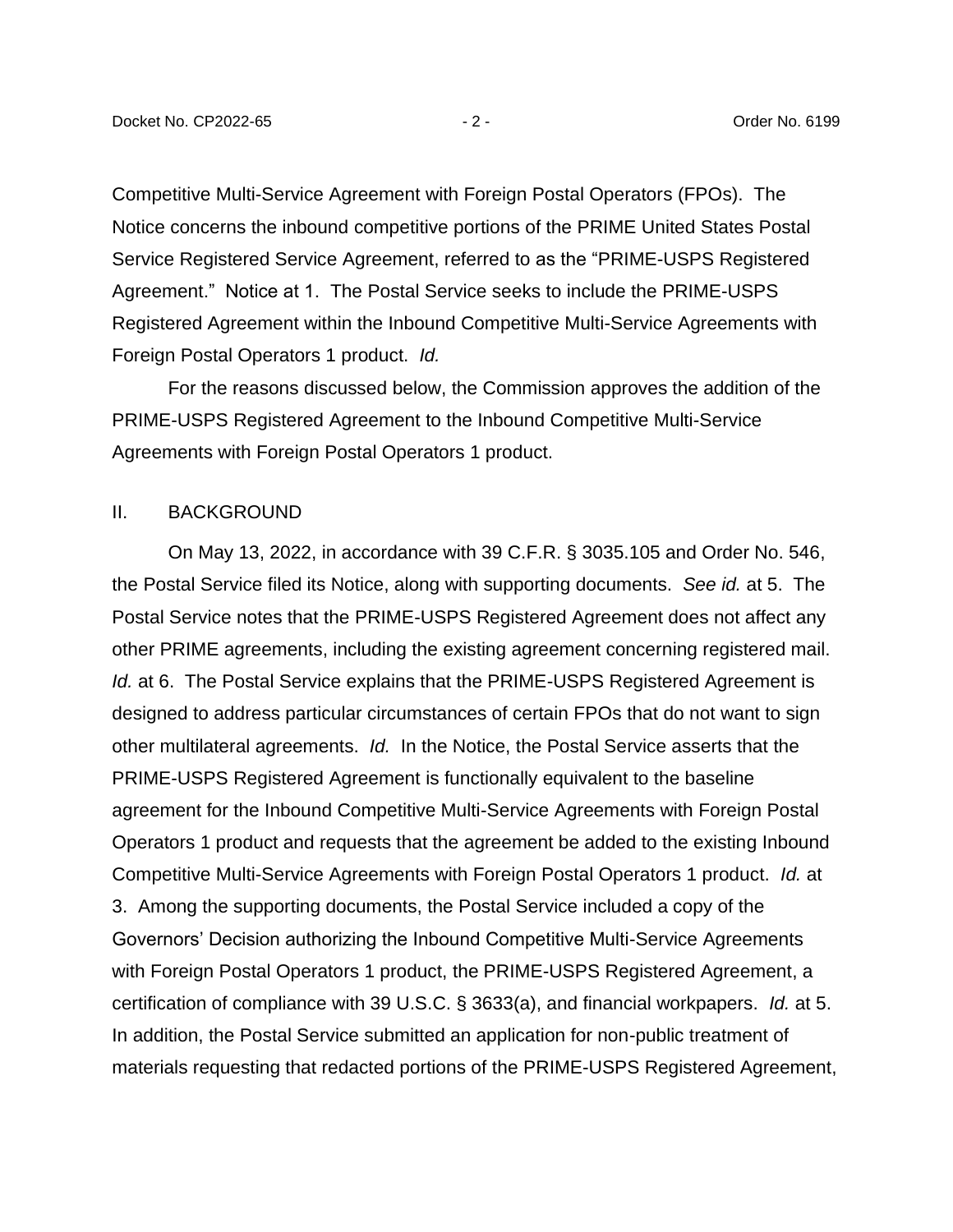customer-identifying information, and related financial information remain under seal. *Id.* Attachment 1.

The Postal Service notes that additional FPOs may also accede to the PRIME-USPS Registered Agreement. Notice at 6.

The PRIME-USPS Registered Agreement was intended to take effect on June 1, 2022, subject to regulatory approval, with an indefinite duration. *Id.* at 1, 6.

On May 16, 2022, the Commission issued a notice establishing the instant docket, appointing a Public Representative, and providing interested persons with an opportunity to comment.<sup>2</sup> On May 25, 2022, Chairman's Information Request No. 1 was issued, with questions filed under seal, to which the Postal Service filed responses on June 1, 2022.<sup>3</sup> On June 3, 2022, Chairman's Information Request No. 2 was issued, with a follow-up question filed under seal, to which the Postal Service filed a response on June 10, 2022.<sup>4</sup>

#### III. COMMENTS

The Public Representative filed comments on May 23, 2022.<sup>5</sup> No other comments were received. Based upon a review of the PRIME-USPS Registered Agreement and financial workpapers, the Public Representative concludes that the PRIME-USPS Registered Agreement is functionally equivalent to the baseline agreement, and should meet the requirements of 39 U.S.C. § 3633(a). PR Comments

<sup>2</sup> Notice and Order Concerning Postal Service Filing of Inbound Competitive Multi-Service Agreement with Foreign Postal Operators, May 16, 2022 (Order No. 6173).

<sup>3</sup> Chairman's Information Request No. 1 and Notice of Filing Under Seal, May 25, 2022 (CHIR No. 1); Responses of the United States Postal Service to Questions 1-3 of Chairman's Information Request No. 1 with Materials Filed Under Seal, June 1, 2022 (Response to CHIR No. 1).

<sup>4</sup> Chairman's Information Request No. 2 and Notice of Filing Under Seal, June 3, 2022 (CHIR No. 2); Response of the United States Postal Service to Question 1 of Chairman's Information Request No. 2 with Materials Filed Under Seal, June 10, 2022 (Response to CHIR No. 2).

<sup>5</sup> Public Representative Comments on Postal Service Notice of Filing Functionally Equivalent Inbound Competitive Multi-Service Agreement with Foreign Postal Operators, May 23, 2022 (PR Comments).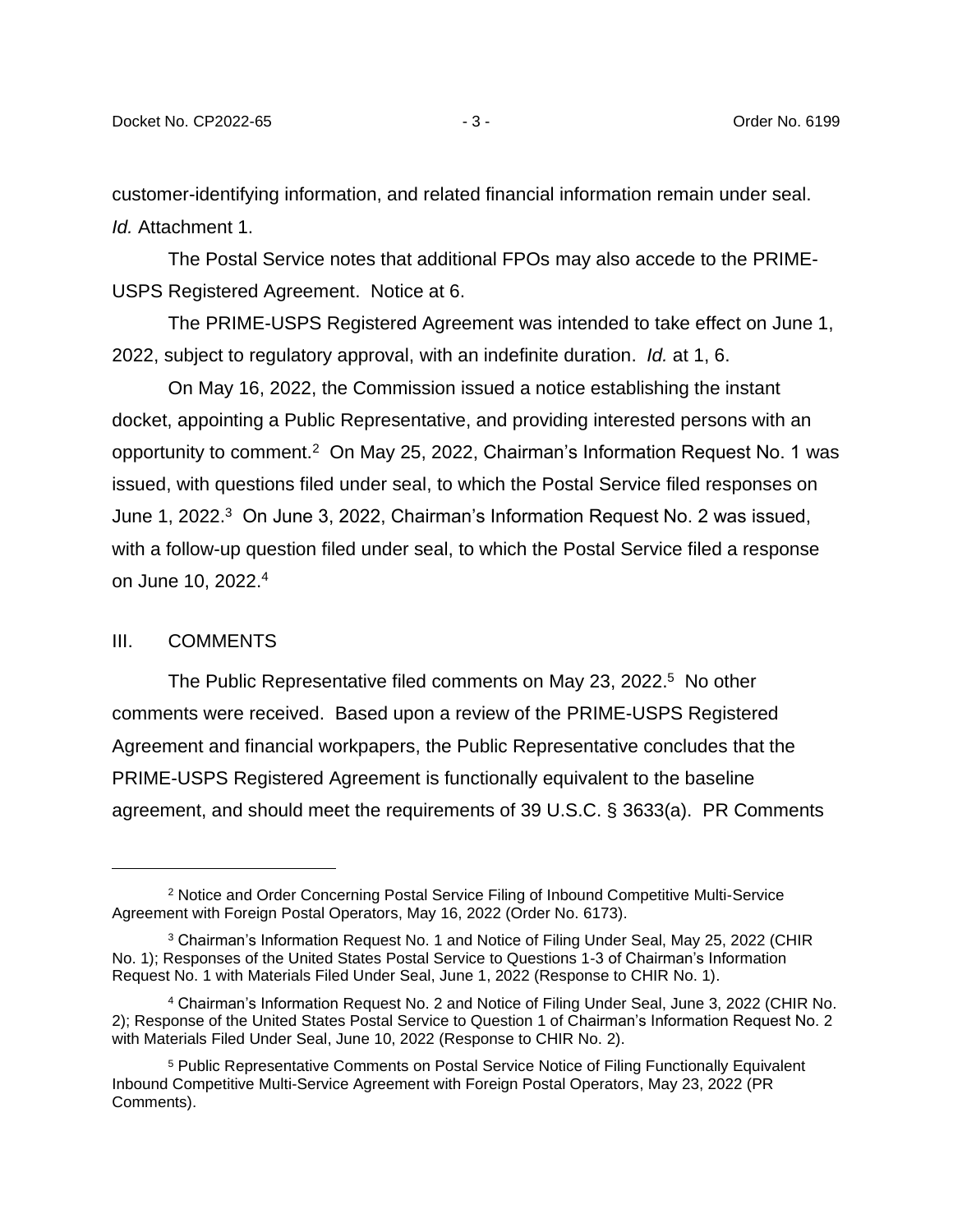at 3. He states the differences between the PRIME-USPS Registered Agreement and the baseline agreement are not substantial. *Id*. He also affirms the financial workpapers demonstrate the prices in the PRIME-USPS Registered Agreement should generate sufficient revenues to cover costs and meet the requirements of 39 U.S.C. § 3633(a). *Id.*

For these reasons, the Public Representative recommends the Commission approve the addition of the PRIME-USPS Registered Agreement to the Inbound Competitive Multi-Service Agreements with Foreign Postal Operators 1 product. *Id.* at 4.

### IV. COMMISSION ANALYSIS

The Commission's responsibilities in this proceeding are to ensure that the PRIME-USPS Registered Agreement is functionally equivalent to the baseline agreement established for the Inbound Competitive Multi-Service Agreements with Foreign Postal Operators 1 product and satisfies the requirements of 39 U.S.C. § 3633 and applicable Commission rules (39 C.F.R. §§ 3035.105 and 3035.107).

*Functional equivalence.* In Order No. 546, the Commission added the Inbound Competitive Multi-Service Agreements with Foreign Postal Operators 1 product to the competitive product list and established a baseline agreement for assessing the functional equivalence of future agreements proposed for inclusion within the Inbound Competitive Multi-Service Agreements with Foreign Postal Operators 1 product.<sup>6</sup>

The Postal Service asserts that its filing demonstrates that the PRIME-USPS Registered Agreement is functionally equivalent to the baseline agreement, and

<sup>6</sup> *See* Order No. 546 at 9. The agreement was with Koninklijke TNT Post BV and TNT Post Pakketservice Benelux BV. *Id.* at 1-2. *See also* Docket Nos. MC2010-34 and CP2010-95, Request of United States Postal Service to Add Inbound Competitive Multi-Service Agreements with Foreign Postal Operators to the Competitive Product List, and Notice of Filing (Under Seal) of Enabling Governors' Decision and Negotiated Service Agreement, August 13, 2010, Attachment 2; Docket No. CP2011-69, Order Concerning an Additional Inbound Competitive Multi-Service Agreements with Foreign Postal Operators 1 Negotiated Service Agreement, September 7, 2011, at 5 (Order No. 840).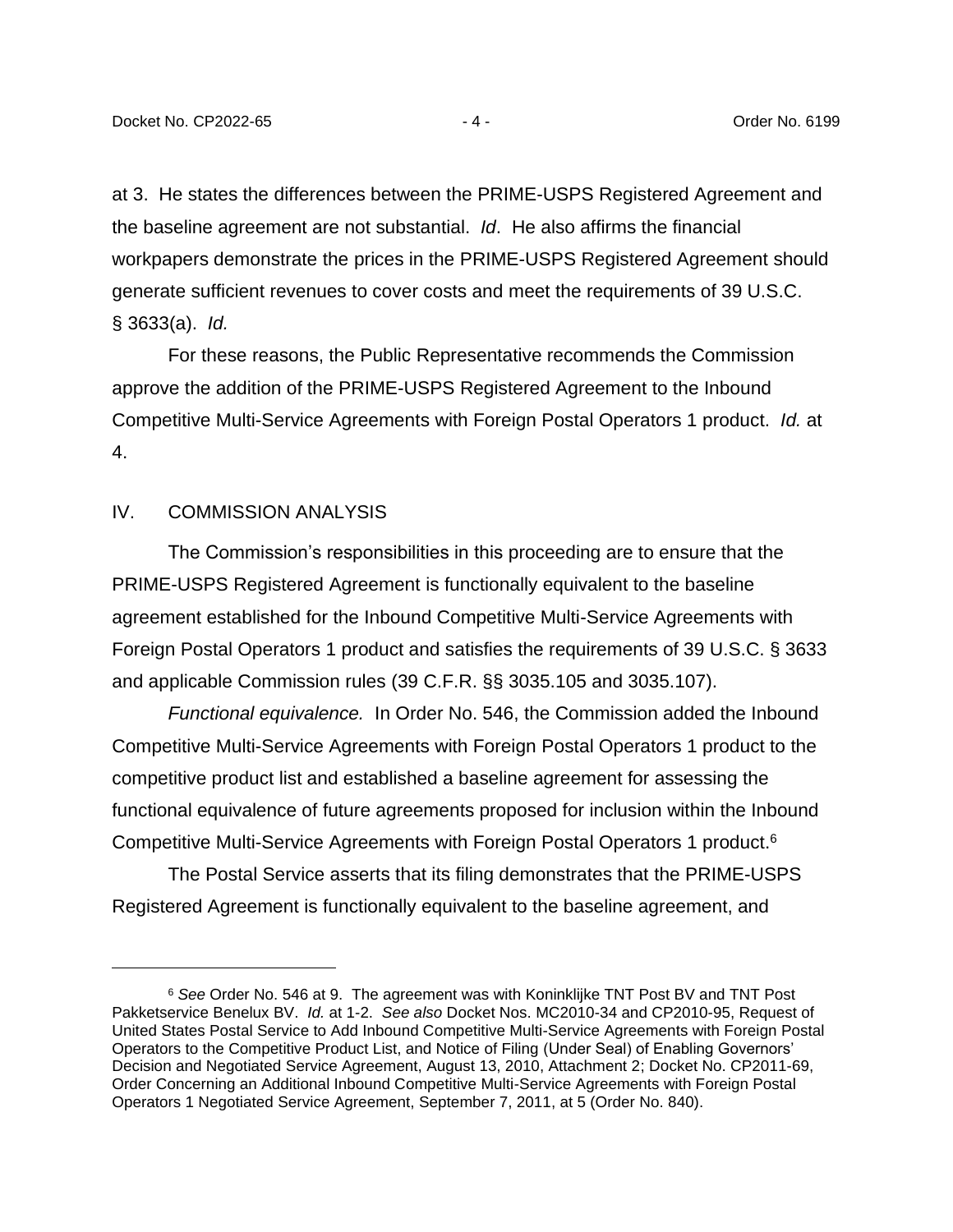requests that the agreement be included within the Inbound Competitive Multi-Service Agreements with Foreign Postal Operators 1 product. Notice at 3. The Postal Service also asserts that the PRIME-USPS Registered Agreement and the baseline agreement are materially similar with respect to products and cost characteristics. *Id.* at 7. The Postal Service identifies numerous differences between the PRIME-USPS Registered Agreement and the baseline agreement, but asserts that these differences do not affect the fundamental service being offered or the fundamental structure of the agreements. *Id.* at 10.

The Commission has reviewed the Postal Service's reasons for asserting that the PRIME-USPS Registered Agreement shares similar cost characteristics with the baseline agreement and meets the pricing formula and falls within the classification established in the Governors' Decision authorizing this product. It also has considered the Public Representative's comments.

The Commission concludes that the PRIME-USPS Registered Agreement is functionally equivalent to the baseline agreement and that the differences between the two agreements do not fundamentally alter either the service the Postal Service will provide under the PRIME-USPS Registered Agreement or the structure of the PRIME-USPS Registered Agreement. The Commission therefore finds that the PRIME-USPS Registered Agreement may be included within the Inbound Competitive Multi-Service Agreements with Foreign Postal Operators 1 product.

*Cost considerations*. The Commission reviews each competitive product to ensure that it covers its attributable costs, does not cause market dominant products to subsidize competitive products as a whole, and contributes to the Postal Service's institutional costs. 39 U.S.C. § 3633(a); 39 C.F.R. §§ 3035.105 and 3035.107. As long as the revenue generated by a product exceeds its attributable costs, the product is unlikely to reduce the contribution of competitive products as a whole or to adversely affect the ability of competitive products as a whole to contribute an appropriate share of institutional costs. In other words, a product that covers its attributable costs is likely to comply with 39 U.S.C. § 3633(a).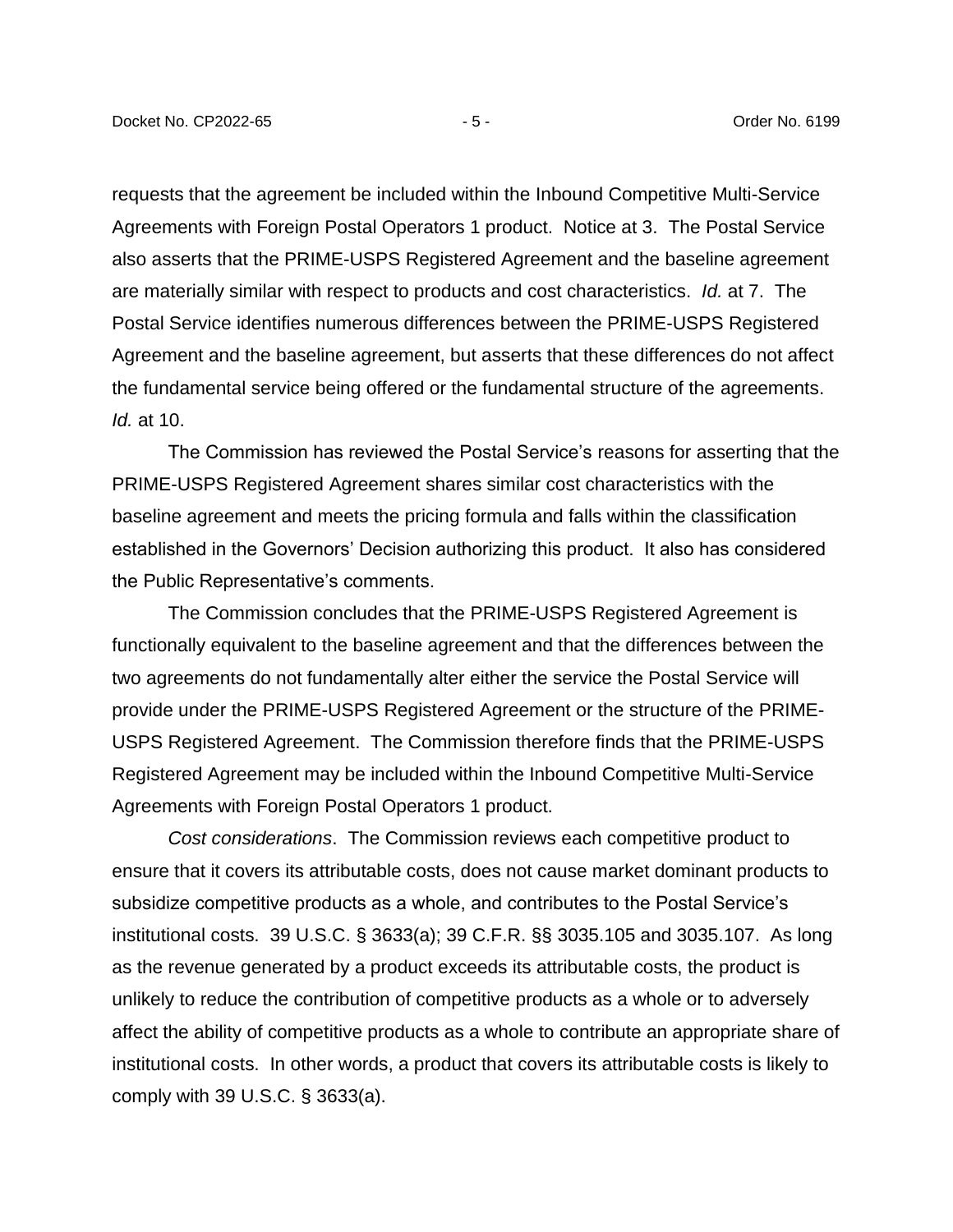The Commission has reviewed the Postal Service's filing, including supporting financial analyses provided under seal, and the Public Representative's comments. Based on this review, the Commission finds that the PRIME-USPS Registered Agreement should cover its attributable costs. The addition of the PRIME-USPS Registered Agreement to the Inbound Competitive Multi-Service Agreements with Foreign Postal Operators 1 product should not cause cost coverage for the product to fall below 100 percent. Consequently, the Commission finds that the addition of the PRIME-USPS Registered Agreement to the Inbound Competitive Multi-Service Agreements with Foreign Postal Operators 1 product should allow the product to continue to comply with 39 U.S.C. § 3633(a)(2). Because it finds that the addition of the PRIME-USPS Registered Agreement to the Inbound Competitive Multi-Service Agreements with Foreign Postal Operators 1 product should allow the product to cover its attributable costs, the Commission concludes that the addition of the Agreement to the product should not result in competitive products as a whole being subsidized by market dominant products, in accordance with 39 U.S.C. § 3633(a)(1).

In its FY 2021 *Annual Compliance Determination* (ACD), the Commission found that a separate product, Inbound Competitive Registered Mail, did not cover its attributable costs.<sup>7</sup> The Commission noted that the Postal Service addressed separate attributions of costs and revenues among products that include inbound registered items, such as the existing Inbound Competitive PRIME Registered Service Agreement 1. *Id.* The Commission directed the Postal Service to provide a detailed analysis of cost and revenue attribution for inbound registered items within 90 days of issuance of the ACD, and as part of that analysis to identify a potential new methodology that would improve the accuracy of cost and revenue attribution for inbound registered items. *Id.*

The Commission issued CHIR No. 1 and the follow-up CHIR No. 2 in this docket to address whether the proposed PRIME-USPS Registered Agreement would exacerbate issues pertaining to the accuracy of cost and revenue attribution for inbound

<sup>7</sup> Docket No. ACR2021, *Annual Compliance Determination*, March, 29, 2022, at 88.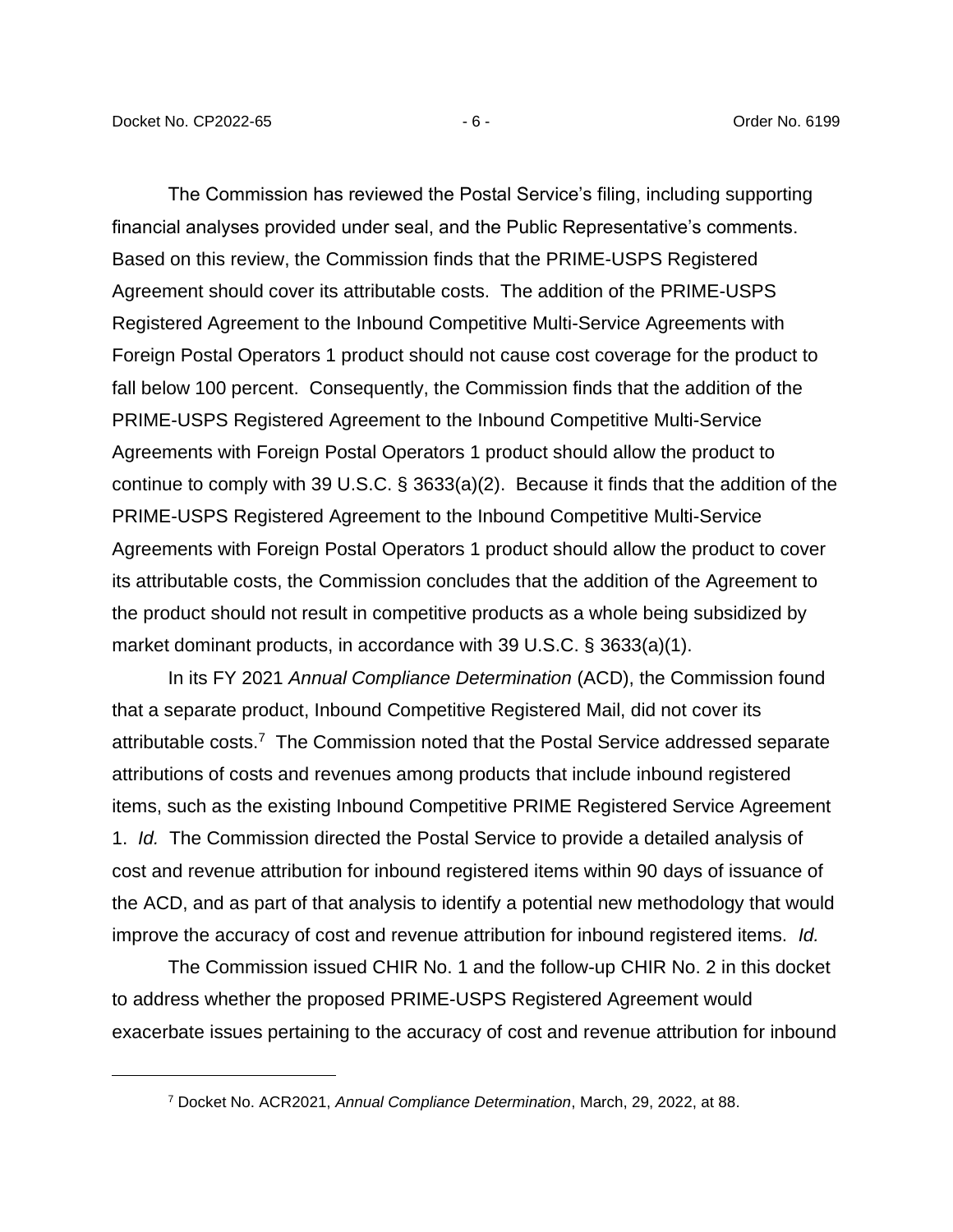registered items before the required analysis is filed with the Commission and any possible methodological improvements can be implemented. In its under-seal responses, the Postal Service explained why the PRIME-USPS Registered Agreement is not expected to exacerbate those issues nor negatively affect the cost coverage of Inbound Competitive Registered Mail.<sup>8</sup>

The Commission finds the addition of the PRIME-USPS Registered Agreement to the Inbound Competitive Multi-Service Agreements with Foreign Postal Operators 1 product is unlikely to prevent competitive products as a whole from contributing an appropriate share of institutional costs, consistent with 39 U.S.C. § 3633(a)(3). Accordingly, a preliminary review of the PRIME-USPS Registered Agreement indicates it is consistent with section 3633(a). The Commission will review the cost coverage of the PRIME-USPS Registered Agreement, the cost coverage of the Inbound Competitive Multi-Service Agreements with Foreign Postal Operators 1 product, and the contribution of competitive products as a whole to the Postal Service's institutional costs in the ACD to ensure that they continue to comply with 39 U.S.C. § 3633(a).

*Other considerations*. The PRIME-USPS Registered Agreement was intended to take effect on June 1, 2022, subject to regulatory approval, with an indefinite duration. Notice at 1, 6. The Postal Service shall promptly notify the Commission of the effective date of the PRIME-USPS Registered Agreement. If the agreement is terminated, the Postal Service shall promptly file notice of such termination with the Commission in this docket.

<sup>8</sup> *See* Response to CHIR No. 1 (filed under seal); Response to CHIR No. 2 (filed under seal).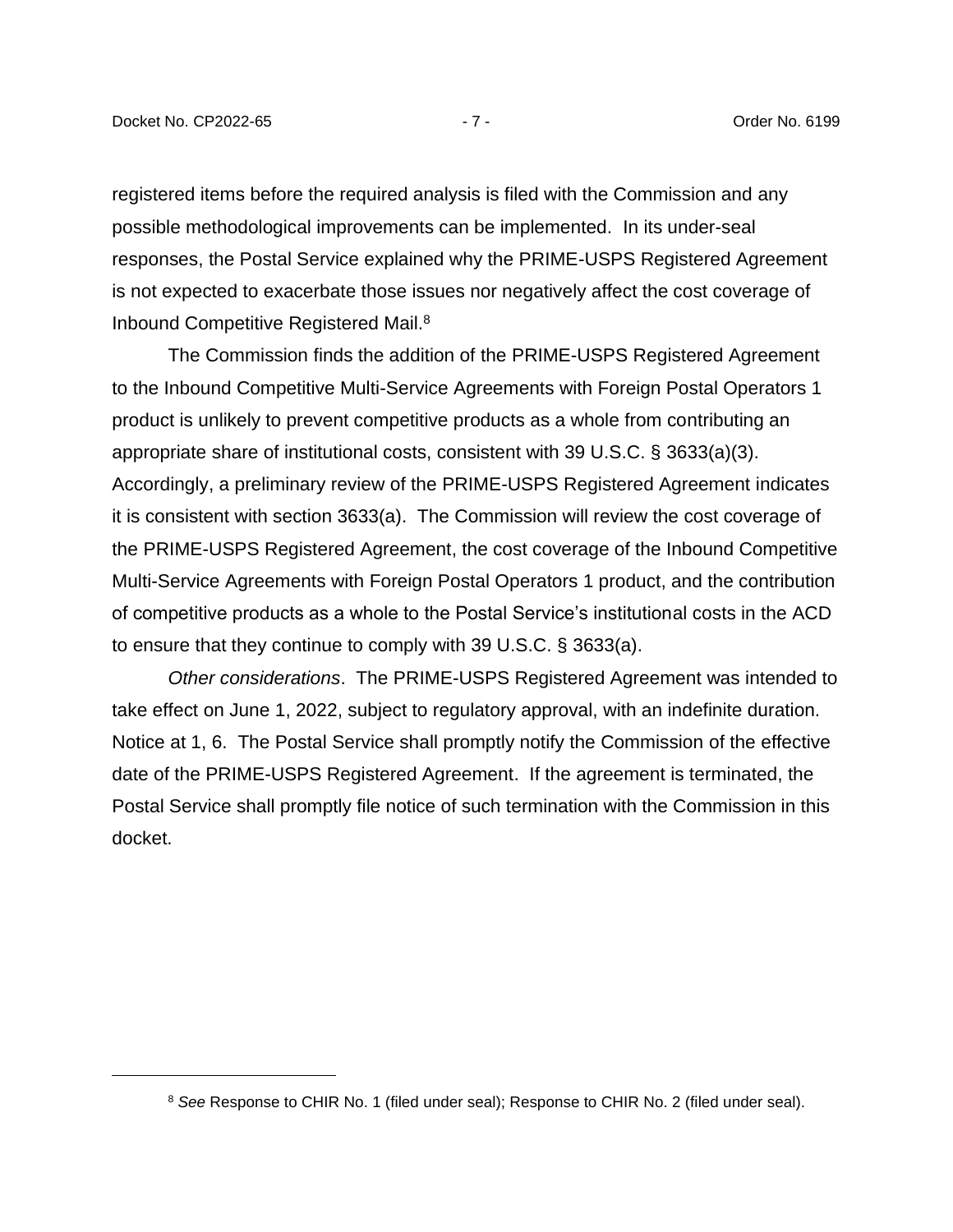## V. ORDERING PARAGRAPHS

*It is ordered*:

- 1. The PRIME-USPS Registered Agreement filed in Docket No. CP2022-65 is included within the Inbound Competitive Multi-Service Agreements with Foreign Postal Operators 1 (MC2010-34) product. The revision to the Mail Classification Schedule appears below the signature of this Order and is effective immediately.
- 2. The Postal Service shall promptly notify the Commission of the effective date of the PRIME-USPS Registered Agreement.
- 3. The Postal Service shall promptly file notice with the Commission in this docket if the PRIME-USPS Registered Agreement is terminated.

By the Commission.

Erica A. Barker **Secretary**